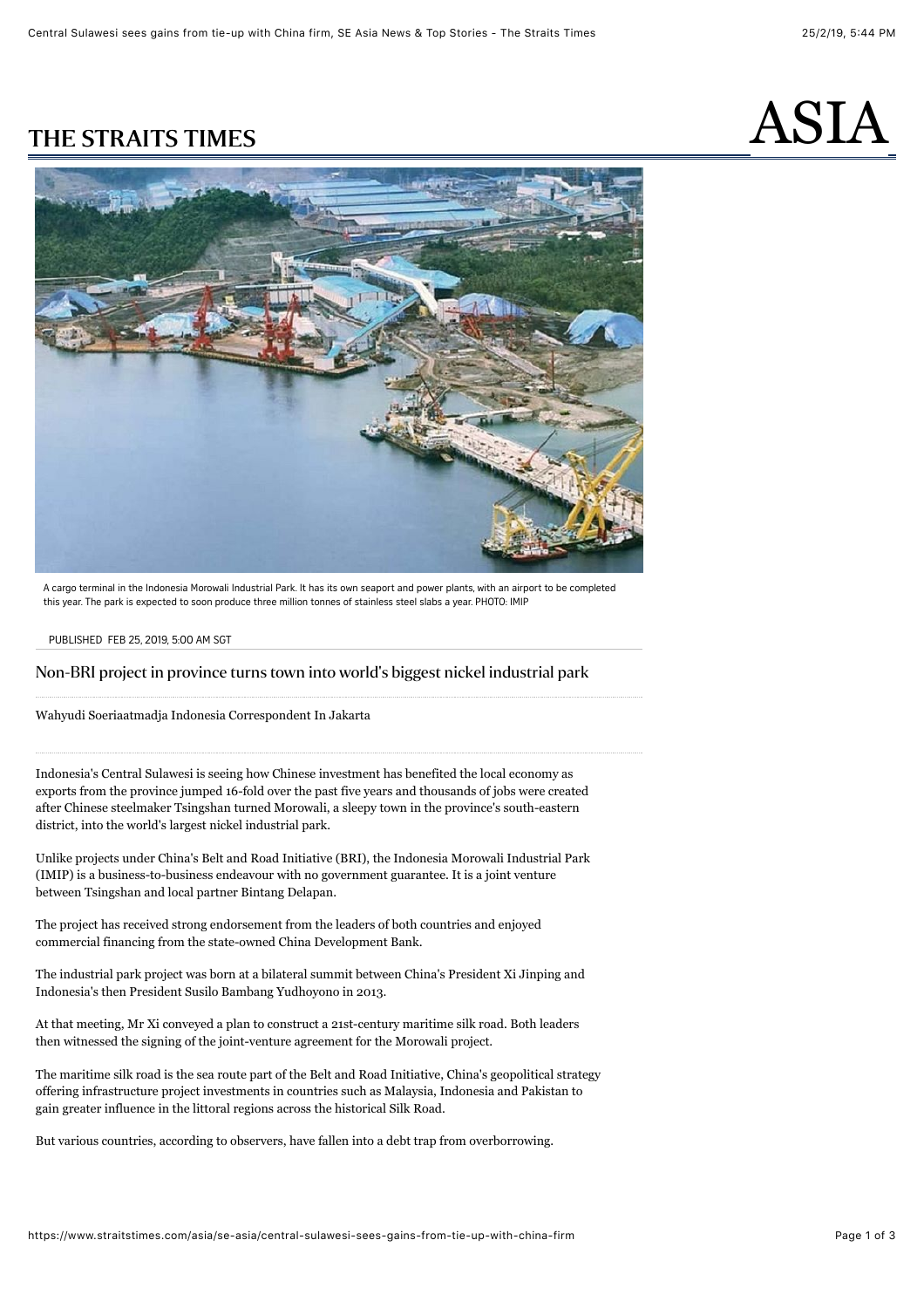

**STRAITS TIMES GRAPHICS** 

## Chinese projects in Indonesia

Chinese investors have pumped in at least US\$4 billion (S\$5.4 billion) with their local partners in the Morowali industrial park in Central Sulawesi.

The investments do not come under China's Belt and Road Initiative (BRI), but are heavily endorsed by leaders of both countries, and include a 1,000MW coal-fired power plant, an airport and a steel plant with a capacity of 3.5 million tonnes a year.

The Indonesian government, meanwhile, has offered several strategic projects under the BRI, including a multibillion-dollar hydropower plant in North Kalimantan's Kayan river, a US\$1.6 billion power plant in Bali, and an industrial park in North Sumatra, according to the maritime affairs coordinating ministry.

None of the planned projects has started, Maritime Affairs Coordinating Minister Luhut Pandjaitan said in a reply to a Straits Times query.

The ministry was tasked by President Joko Widodo to take the lead in the BRI-related projects.

Indonesia's first high-speed train - the 150km Jakarta-Bandung high-speed rail project - is also not listed as a BRI project after the Indonesian government, amid growing domestic criticism, was forced to reject China's request to issue guarantees to repay debts to creditors if the project does not run profitably.

The project, which is still in its early stages, is partially financed by the China Development Bank.

Critics of the project have cited high investment risks as the Jakarta-Bandung trip is too short a distance for a high-speed train service.

Sri Lanka, for example, has been forced to give up operations of its Hambantota Port, which China helped to finance and build.

The construction of the deep-sea port, allowing bigger vessels to dock there, was a costly project Sri Lanka had no need of as its meagre exports did not require a port for larger vessels. The financing for the project, guaranteed by the Sri Lanka government, was valued at US\$1.5 billion (S\$2 billion), which it struggled to repay.

Malaysia halted billions of dollars of BRI projects and Prime Minister Mahathir Mohamad has charged China with attempting to secure influence through debtfunded infrastructure projects that recipient countries cannot afford.

Professor Hikmahanto Juwana, a legal expert at the University of Indonesia, agrees with Tun Dr Mahathir's concerns, telling The Straits Times: "Other objectives of helping include gaining market access in certain countries."

"It is not something that only China is doing... Everyone else too, including the US," he added.

The IMIP, which began construction four years ago on 2,000ha of land, boasts the ability to produce two million tonnes of stainless steel slabs a year, which will soon rise to three million tonnes, or 6 per cent of global output.

The joint venture and tenants have spent at least US\$4 billion on the industrial park, building facilities such as plants to process raw nickel into intermediate products, which are processed into the finished products of stainless steel slabs. Also to be completed this year is an airport to cater mainly to the industrial park, which has its own seaport and power plants.

IMIP and its tenants employed a total of 25,662 workers at the end of 2017, of whom 18,556 are Indonesians and the rest mainly Chinese nationals.

Morowali has now become a main income driver for the Central Sulawesi province.